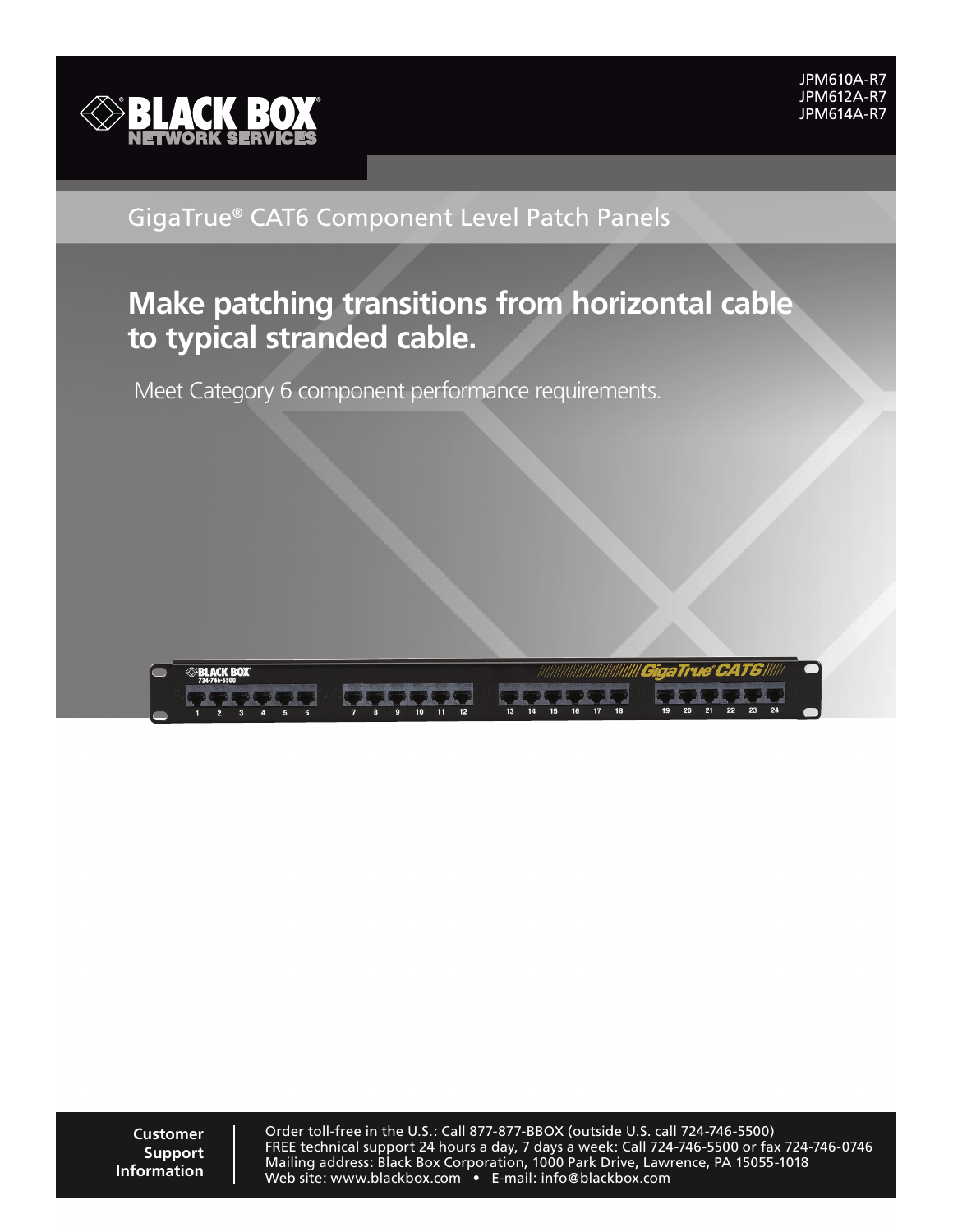### 1. Specifications

Standards — T568A and T568B

Connectors — JPM610A-R7: (24) RJ-45, (24) 4-pair 110 punchdown; JPM612A-R7: (48) RJ-45, (48) 4-pair 110 punchdown; JPM614A-R7: (96) RJ-45, (96) 4-pair 110 punchdown

Size — JPM610A-R7: 1.75"H (1U) x 19"W x 1.25"D (4.4 x 48.3 x 3.2 cm); JPM612A-R7: 3.5"H (2U) x 19"W x 1.25"D (8.9 x 48.3 x 3.2 cm); JPM614A-R7: 7"H (4U) x 19"W x 1.25"D (17.8 x 48.3 x 3.2 cm)

Weight — JPM610A-R7: 1.4 lb. (0.6 kg); JPM612A-R7: 2.8 lb. (1.3 kg); JPM614A-R7: 5.6 lb. (2.5 kg)

## 2. Introduction

The Black Box® GigaTrue® CAT6 Patch Panels are component-level panels that enable users to make patching transitions from horizontal cable to typical stranded patch cable. These sturdy panels meet Category 6 component level performance requirements, and universal wiring enables each cable to be terminated to either T568A or T568B wiring schemes. Simply follow the color-coded guides on the panel; they identify the sequence of cable pair terminations.

After ordering a GigaTrue CAT6 Patch Panel, you should have received the following items:

- (1) GigaTrue CAT6 Patch Panel
- (8), (16), or (32) cable ties
- (4) 10-32 cuphead screws
- (4) 12-24 cuphead screws
- (1) bag of stuffer caps
- This users' manual

If anything is missing or damaged, please contact Black Box at 724-746-5500 or info@blackbox.com.

You will also need a punchdown tool (we suggest part number FT025A) to install the patch panel. The punchdown tool is not included with your patch panel.

#### 3. Installation

- 1. Make sure that the screws on each of the four corners of the patch panel are tightly secured. If necessary, use a screwdriver to tighten each screw.
- 2. Prepare the cable by stripping about 2 inches (5.1 cm) of the cable jacket. Be careful not to damage the twisted wire!
- 3. Next, punch down the cable. Place each wire pair next to the appropriate wiring color/label. Refer to Figures 1 and 2 for T568A and T568B color codes.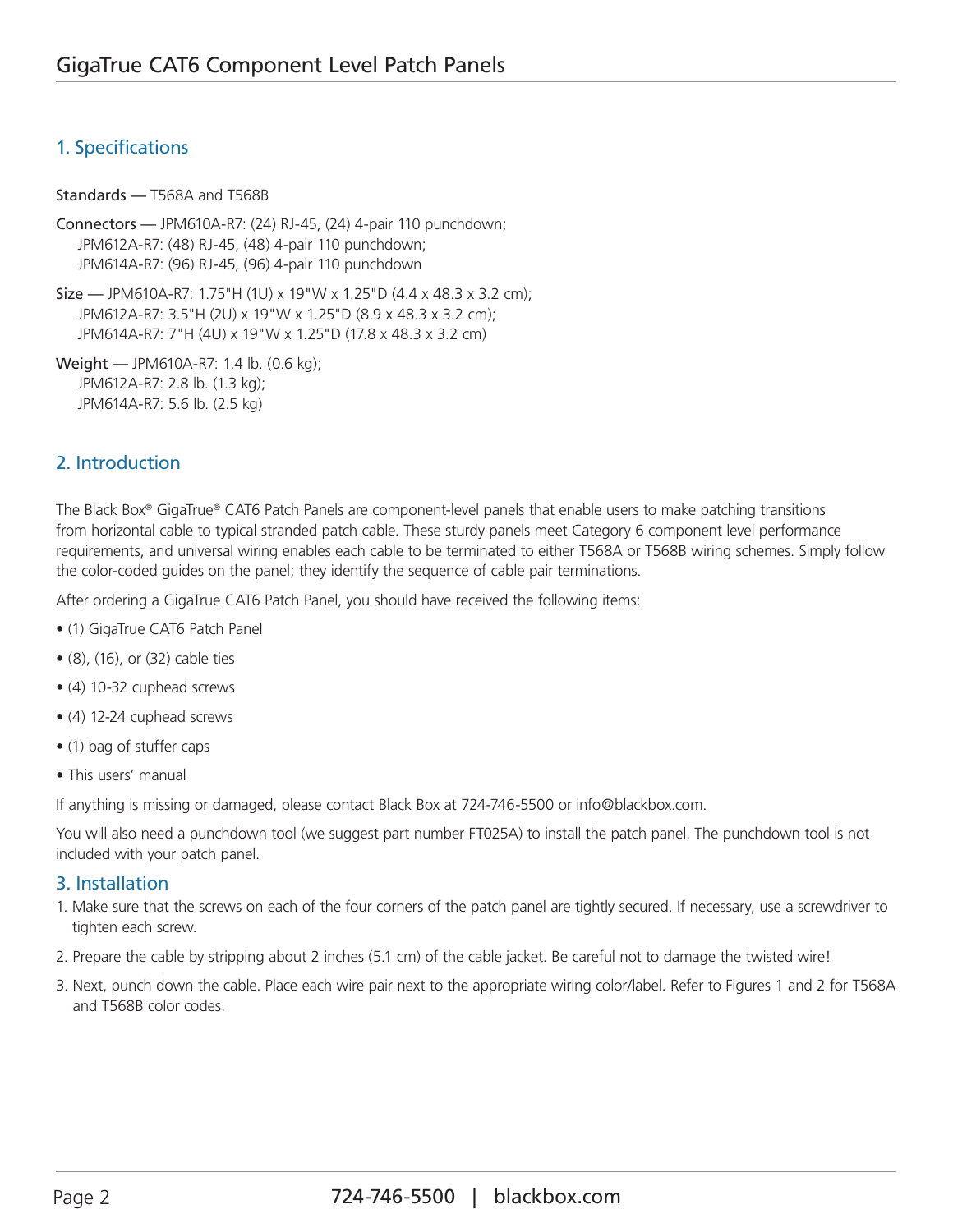

Figure 1. Color codes for T568A/TS568B wiring on the wiring label.

*NOTE: For best performance, keep the untwisted part of the wire less than 0.5 inches (1.3 cm) long.*

Using a punchdown tool, terminate each wire. Push the 110 punchdown tool to the edge of the 110 connector to trim the conductors. See Figure 2.



Figure 2. Terminating the wire conductors.